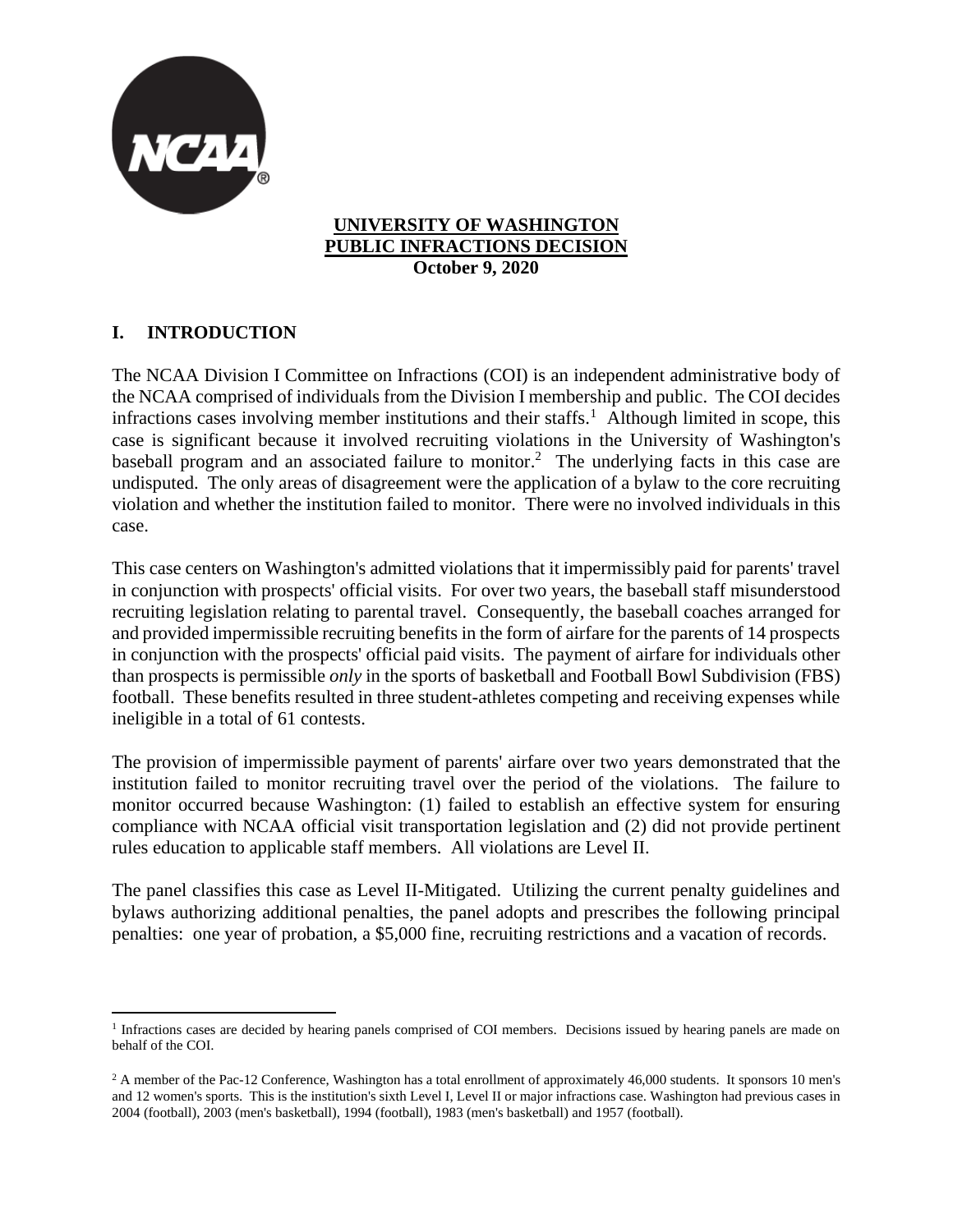## **II. CASE HISTORY**

\_\_\_\_\_\_\_\_\_\_

The genesis of this case was in October 2018 when the head baseball coach attended an oncampus rules education session presented by staff from the Pac-12 Conference Office. This session included discussion of legislative proposals, one of which was a proposal to permit an institution to pay the round-trip costs for two family members to accompany prospects on official visits for sports other than basketball and football.<sup>3</sup> After confirming that payment for baseball prospects' parents travel was not currently permissible, the head coach reported to the compliance office and his sport supervisor that the baseball program had potentially provided impermissible transportation expenses to prospects' parents. This triggered an internal inquiry. From October 2018 through early January 2019, the institution reviewed official visit, travel and business office records, and interviewed current baseball coaching staff members. This review culminated in a January 18, 2019, report to the NCAA enforcement staff detailing potential violations of recruiting transportation legislation during the fall of 2016 and 2017. In February 2019, the institution alerted the enforcement staff that it was amending its original report to include prospects from the fall of 2018. The information submitted by Washington led to a joint investigation involving the institution and the enforcement staff beginning in the spring of 2019 and concluding in the fall of that year.

On October 8, 2019, the enforcement staff issued a notice of allegations. The institution responded to the allegations on January 3, 2020. On March 3, 2020, the enforcement staff submitted its written reply and statement of the case. The institution previously requested that the infractions hearing be conducted by video, but COVID-19 disruption caused delays. The panel ultimately conducted the hearing by videoconference on August 27, 2020.

## **III. FINDINGS OF FACT**

The events in this case were centered on the baseball program at Washington and occurred during portions of three academic years. The institution and enforcement staff agreed to the core facts.

The issues in this case relate to payment of travel for parents of prospects. Specifically, between October 2016 and September 2018, the baseball staff arranged for and paid the cost of airfare for 23 parents of 14 prospective student-athletes to accompany their sons on official paid visits to the institution. The airfare payments ranged in value from \$136 to \$881 and totaled \$7,795. These payments began shortly after a conversation between a baseball staff member and the compliance office.

The baseball program's practice of paying parents' airfare occurred as a result of a "miscommunication" or "misunderstanding" between the compliance office and the baseball program. This "misunderstanding" originated from a conversation that occurred following an

<sup>&</sup>lt;sup>3</sup> This proposal ultimately did not pass.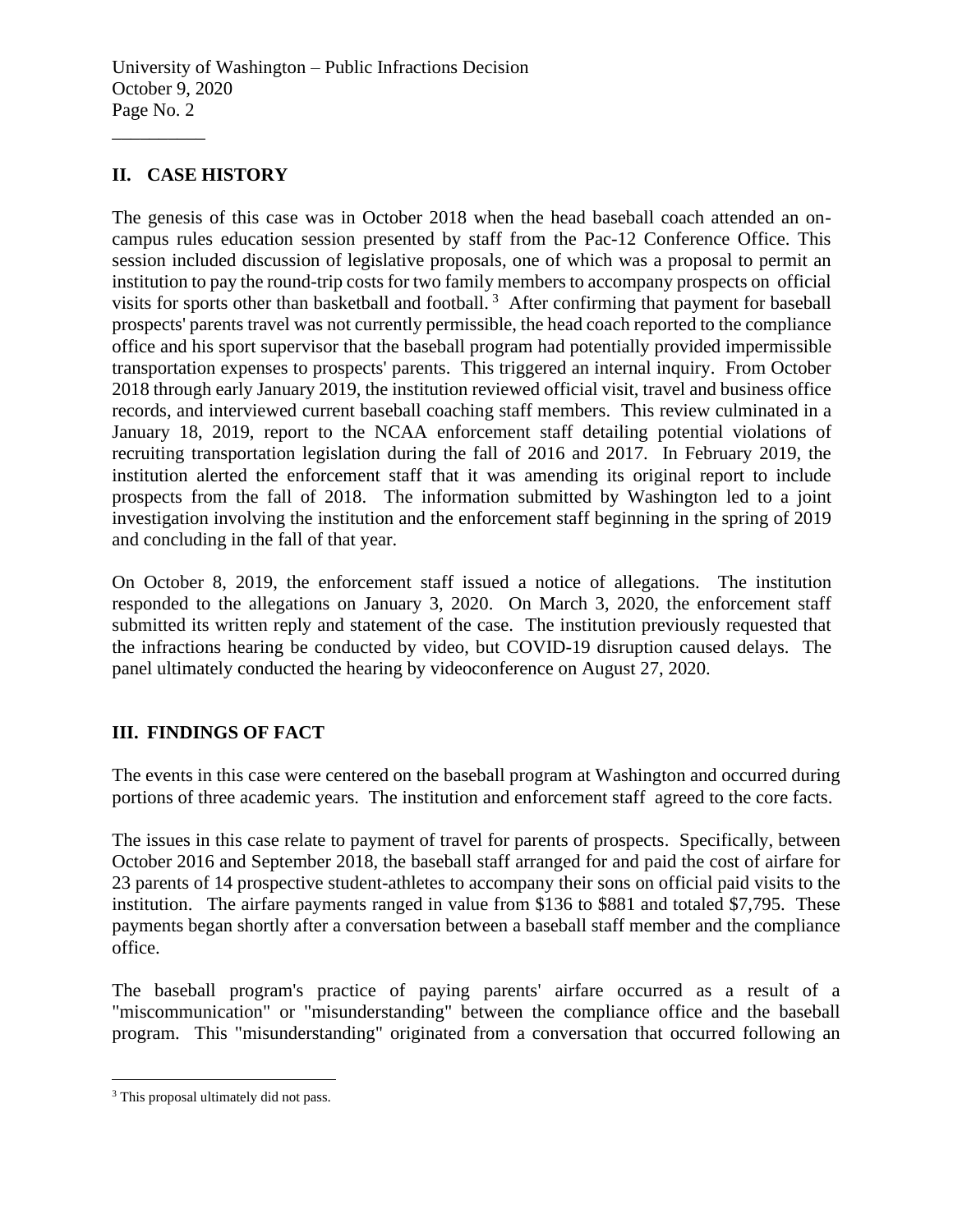October 2016 compliance education session in which coaches were reminded that parental transportation costs associated with official visits can only be paid in basketball and football.

Shortly after the October 2016 compliance session, and contrary to what had been provided in that session, two former assistant baseball coaches told the head coach that the program could begin paying the cost of airfare for parents to accompany their sons on official visits to Washington. The head coach asked the assistant coaches to confirm the permissibility of this and, later, the former assistant coach told the head coach that the compliance office confirmed that payment of parental travel was allowed. In his interview with the enforcement staff and institution, the former assistant coach could not recall the identity of the compliance staff member with whom he spoke but speculated it may have been the former associate athletics director for compliance. However, in interviews with the institution and the enforcement staff, the former associate athletics director of compliance and a former director of compliance, who both worked specifically with recruiting and interpretations, did not recall providing any verbal interpretations or rules education sessions stating that it was permissible for baseball to pay airfare for parents associated with official visits. Moreover, at the hearing, the former director of compliance stated that his normal practice was to provide interpretations either in writing or documented with a follow-up email. In that light, the institution did not uncover any written documentation, including emails, showing that questions were asked by coaches relating to payment of parental travel costs, nor were any written interpretations on that issue provided by compliance staff members.

Upon receiving assurances from the former assistant coach that paying for parental travel was permissible, the head coach approved paying the transportation costs. As the head coach explained in his interview with the enforcement staff, his approval was based on his view that, if Washington did not pay these costs, his program would be "disadvantaged in terms of what other people are able to offer kids." Consequently, the baseball coaches began the process for arranging official visits that included payment of visiting parents' airline travel in the fall of 2016.

The process for official visits included pre-approval, booking and post-visit reconciliation. It involved four different offices—compliance, travel, business and the sport administrator. To initiate the official visit process, a coach completed an Official Visit Pre-Approval Form for each prospect. No preapproval was necessary for a coach to book travel for official visits. Although the form requested information pertaining to lodging for individuals accompanying the prospects, it did not request information relating to the means by which those individuals traveled for the visit. Furthermore, while a coach could include a general itinerary or potential flight information on the form, compliance did not require the information prior to its review of the form. The forms also did not include any information related to the payment of travel information. Compliance checked the preapproval form for arrival and departure times to ensure against violations of dead periods and the 48-hour rule, but there was no review of how parents traveled to campus.

Coaches booked travel for official visits through either the athletics department travel manager or individually through a travel portal. Neither the compliance staff nor the coaches ever copied the athletics department travel manager on the preapproval form. Further, in her interview conducted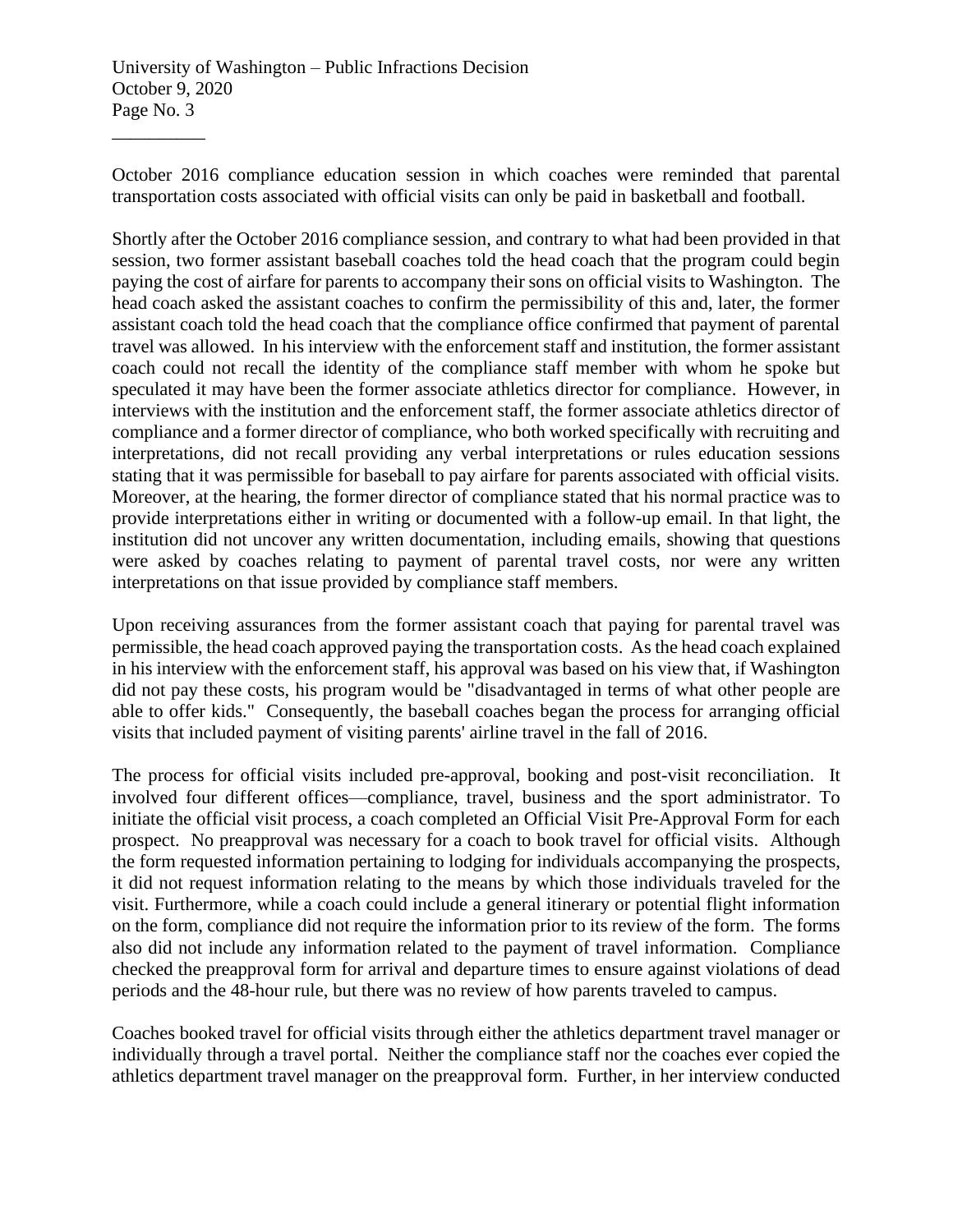by the enforcement staff and the institution, the travel manager stated that compliance did not receive a copy of any flight itinerary when the flight was purchased.

Once the visit was completed, the baseball program submitted a post-visit reimbursement packet to the compliance office. The reimbursement packet did not include any expenses for flights or hotels, as those purchases were direct billed to the program. The flight itineraries that were included in the packet did not indicate any expenses paid for the flights and only occasionally included the parents' names. For example, in at least four separate instances in 2016, 2017 and 2018, documentation of parents' flights was included in the post-visit review package. However, the compliance office never questioned these flights in the post-review process. In an interview conducted by the institution and the enforcement staff, a compliance staff member noted that he received flight itineraries sporadically in the reimbursement packets and that he checked the packets for permissible people at meals and no excessive entertainment, but not for any parental transportation.

In addition to the multiple layers of review, recruiting travel was included as a topic in some of the monthly compliance sessions conducted by the institution's compliance office. For example, and among other topics, recruiting travel was addressed during the August 2016 compliance meeting. A little more than two years later, Pac 12 Conference staff members came to Washington's campus and conducted a compliance training session that included information on recruiting travel. During that session, the conference office discussed a legislative proposal to expand paying for parents' travel to sports beyond football and basketball, the only two sports in which such payments are permitted. Following that session, the head coach contacted the baseball program supervisor and the compliance office to report that his program had paid for parental travel, triggering this case.

Although recruiting travel legislation was a subject presented during some compliance sessions, not all staff members received training in this area. One staff member who was not educated on recruiting travel legislation was the travel manager. During her interview with the enforcement staff and institution, the athletics department travel manager stated that she did not recall receiving any rules education relating to recruiting official visits. Furthermore, prior to the fall of 2018, when the institution became aware of the baseball program paying for parents' flights, the travel manager did not know that there was a difference in the rules with regard to paying for parental travel in two sports—football and basketball, as compared with all other sports.

There is no dispute that over a two-year period, from September 2016 to October 2018, the institution paid the airfare for parents of prospects associated with their official visits. The sport administrator for baseball provided insight with regard to how this occurred. During her April 15, 2019, interview, the baseball sport administrator attributed these multi-year payments to three primary occurrences: (1) miscommunication between the compliance office and the baseball program, including no documentation of the purported conversation in which compliance told the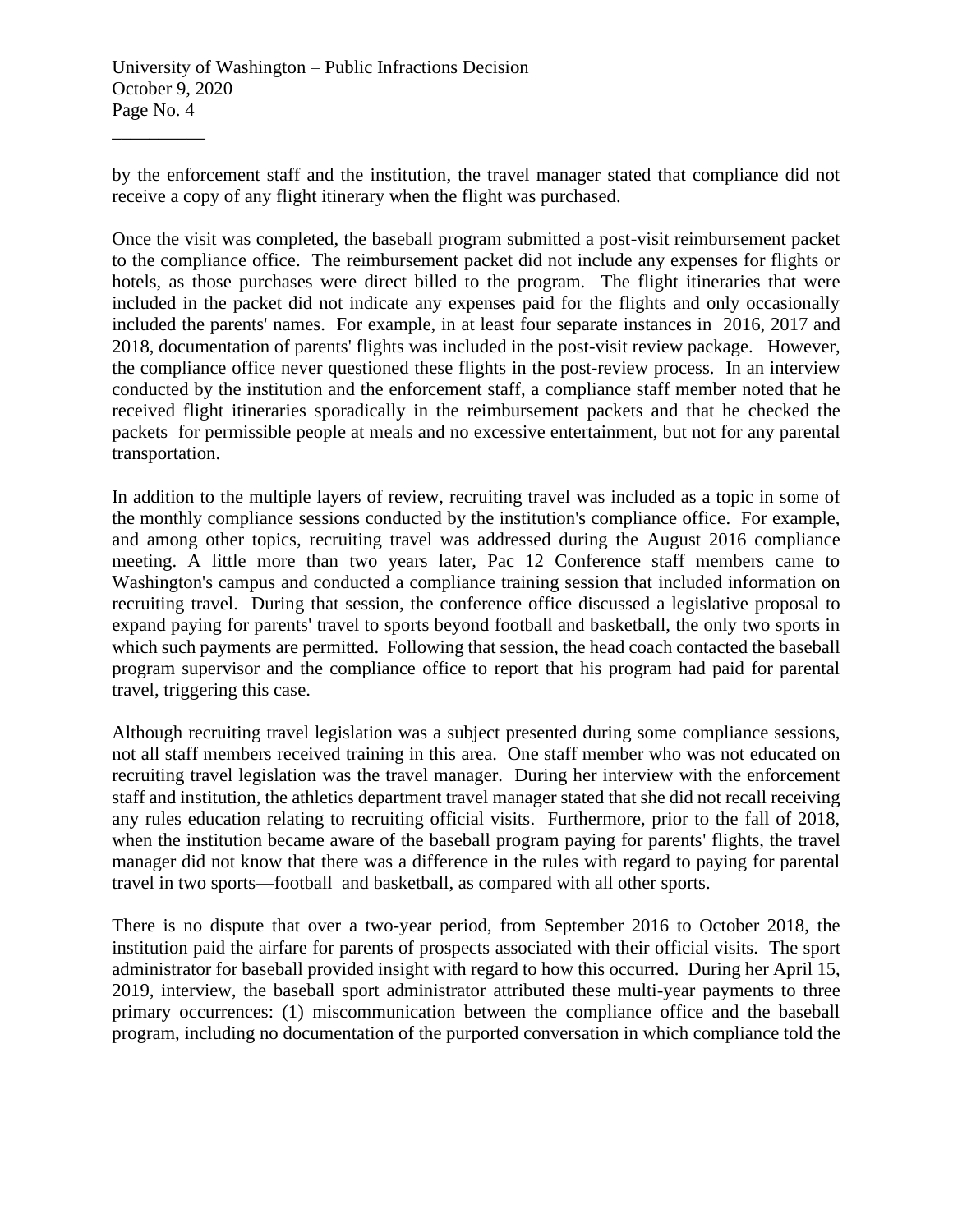baseball program it could pay for parental travel; (2) inconsistencies with the paperwork and processes associated with recruiting packets; and  $(3)$  a lack of "robust" training.<sup>4</sup>

# **IV. ANALYSIS**

\_\_\_\_\_\_\_\_\_\_

The violations in this case, both of which are Level II, occurred in the baseball program and fall into two areas: (A) the impermissible payment of airfare for the parents of 14 prospects making their official visits, which resulted in ineligible competition and expenses and (B) a failure to monitor the baseball program's official visits due to inadequate monitoring systems, education and training.

## **A. IMPERMISSIBLE RECRUTING TRAVEL EXPENSES AND INELIGIBLE COMPETITION [NCAA Division I Manual Bylaws 13.2.1 and 13.5.2.6 (2016-17 through 2018-19) and 12.11.1 and 16.8.1 (2017-18)]**

Over portions of three academic years, the baseball staff arranged for and provided approximately \$7,795 in impermissible recruiting benefits in the form of airfare for the parents of 14 prospective student-athletes to accompany the prospects on their official paid visits to the institution. As a result of the impermissible benefits, three student-athletes competed in 61 contests and received actual and necessary expenses while ineligible. The panel concludes that Level II violations occurred.

## **1. NCAA legislation relating to recruiting travel expenses, impermissible competition and ineligible expenses.**

The applicable portions of the bylaws may be found at Appendix Two.

**2. The baseball program provided impermissible recruiting benefits to the parents of prospects in the form of airfare payment associated with official visits over portions of three academic years. The benefits caused student-athletes to compete and receive expenses while ineligible.** 

Between October 2016 to September 2018, the baseball program paid the cost of airfare for parents of visiting prospects. As a result of these impermissible recruiting benefits, student-athletes competed and received expenses while ineligible over three years. The recruiting benefits and resulting competition and expenses violated Bylaws 13, 16 and 12. The institution agreed that violations of Bylaws 13 and 16 occurred but contested Bylaw 12.

<sup>4</sup> With regard to the paperwork, some paperwork included parent travel information, and some did not. For the paperwork that did contain information documenting parental travel cost, it was not flagged by compliance.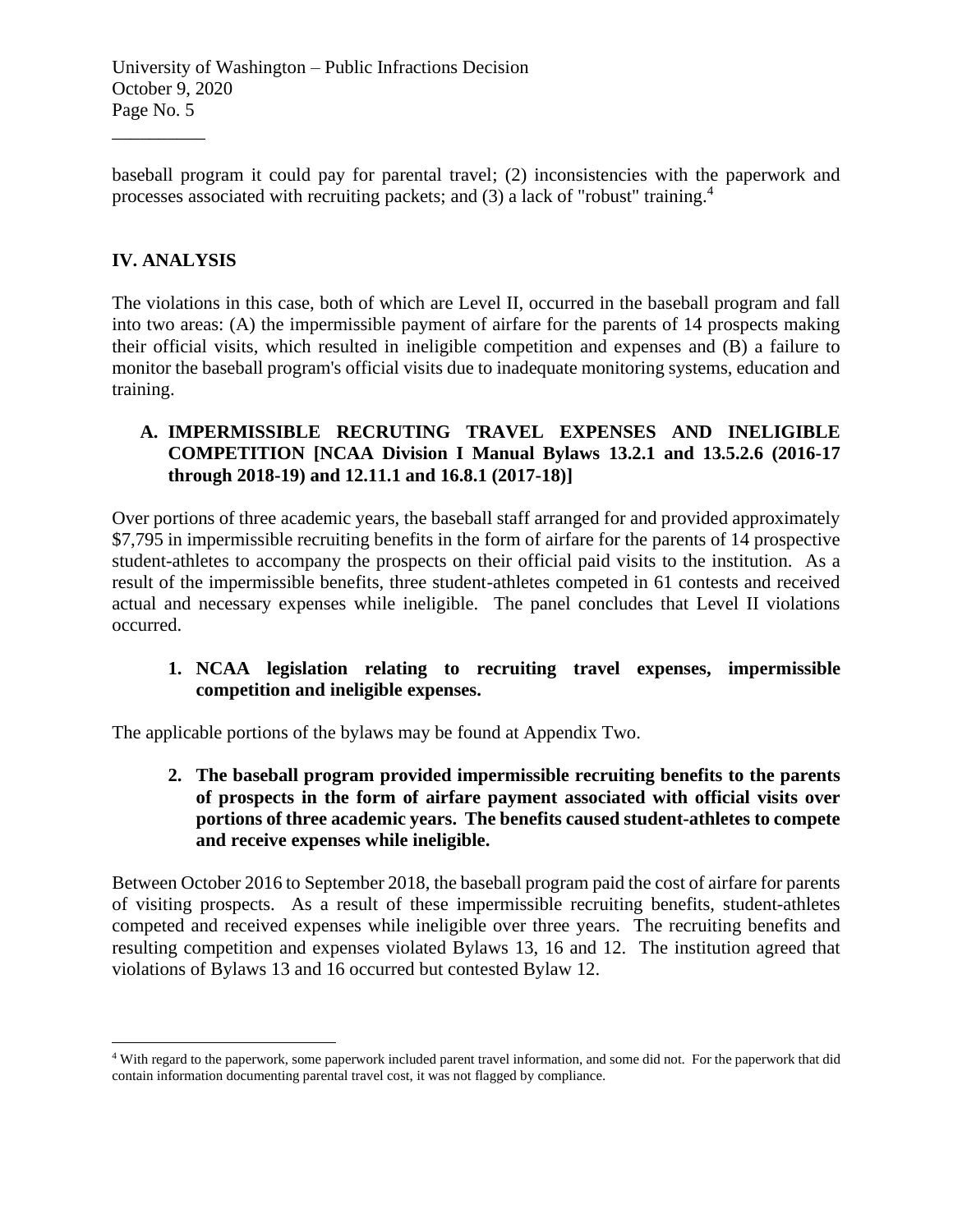Bylaw 13 governs recruiting, with Bylaw 13.2 outlining offers and inducements and Bylaw 13.5 detailing restrictions around official paid visits. Among other restrictions, coaches are prohibited from paying airline transportation costs for relatives of prospects around prospects' official visits.<sup>5</sup> Pursuant to Bylaw 16.8.1, an institution may provide actual and necessary expenses only to eligible student-athletes to represent the institution in practice and competition. Finally, institutions must withhold ineligible student-athletes from competition pursuant to Bylaw 12.11.1.

From October 2016 to September 2018, the baseball program admittedly violated recruiting travel legislation by paying the cost of airfare for 23 parents of 14 prospective student-athletes in conjunction with the prospects' official paid visits to Washington's campus. These airfare payments ranged from \$136 to \$881 and totaled \$7,795. These payments violated Bylaws 13.2.1 which prohibits staff members from giving or offering to give any benefits to a prospective studentathlete or his or her relatives. The payments also violated Bylaw 13.5.2.6, which prohibits athletics department staff members from paying, providing or arranging for the payment of transportation costs incurred by relatives of a prospective student-athlete to visit the campus or elsewhere, except for automobile mileage reimbursement and limited ground transportation in the institution's locale. These payments rendered three of the prospects, who later became student-athletes, ineligible. As a result, the three student-athletes competed and impermissibly received actual and necessary expenses while ineligible in 61 contests over three academic years. The competition-related expenses violated Bylaw 16.8.1.

Because it is such a well-founded and understood rule, impermissible payment of recruiting-related travel, particularly air travel costs, for individuals associated with prospects in violation of Bylaw 13 is rare. The COI, however, has previously encountered such violations under the previous violation structure. *See Howard University* (2001) (concluding that the institution committed a major violation of Bylaw 13 recruiting travel legislation when it paid the cost of airfare for the junior college coach of a men's basketball prospect in conjunction with the prospect's visit to the institution's campus); *Middle Tennessee State University* (1993) (concluding that, following the official visit of a prospect, the institution committed a major violation of Bylaw 13 recruiting travel legislation when the head men's basketball coach provided a total of \$356 to the prospect's parents, \$184 in excess of the amount the parents should have received for driving between the institution's campus and the home of the prospect); and *University of Florida* (1990) (concluding that the institution committed a major violation of Bylaw 13 recruiting travel legislation when the men's basketball coaching staff allowed the mother of a prospect, who accompanied the prospect on his official paid visit to the university's campus, to use the return portion of her son's airline ticket after he stayed at the university to enroll in summer school). The prohibition against paying the travel costs for relatives or other individuals associated with prospects has remained constant. Thus, violations of Bylaw 13 occurred.

The impermissible competition also violated Bylaw 12.11.1. The institution disagreed that it violated this bylaw. While Washington acknowledged that the violations occurred, and

<sup>5</sup>Paying roundtrip airfare for visiting parents is allowed in the sports of basketball and Football Bowl Subdivision (FBS) football only.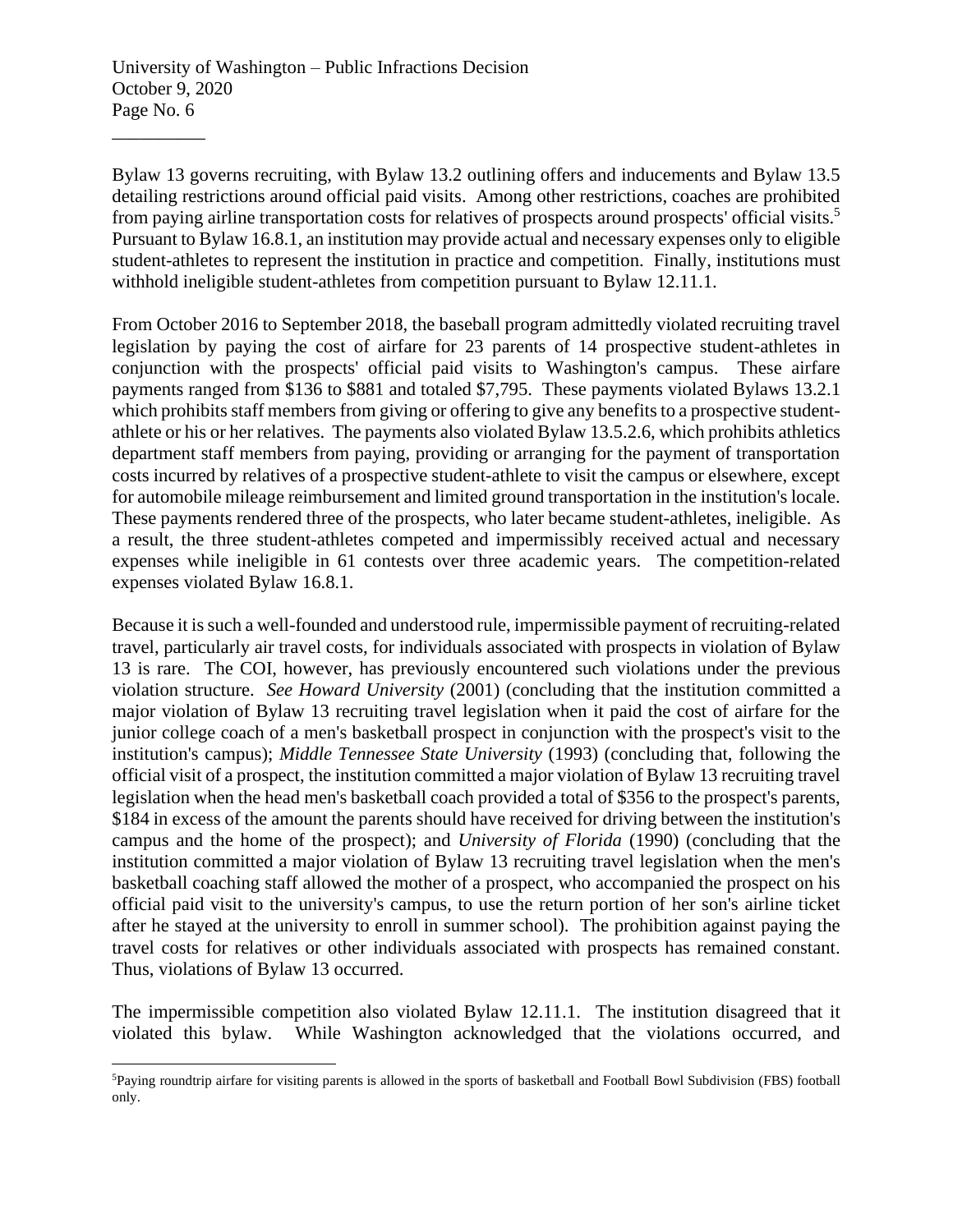acknowledged that three student-athletes competed in 61 contests while ineligible, the institution argued that Bylaw 12.11.1 required institutional knowledge of the ineligibility. And because a baseball staff member claimed to have been told by the compliance staff that it was permissible to pay for visiting parents' airfare, the program purportedly did not realize it was violating recruiting legislation by paying for parents' travel. Thus, it did not know that the affected student-athletes later competed while ineligible.

Bylaw 12.11.1 contains no knowledge requirement. The plain language of Bylaw 12.11.1 specifies that, if a student-athlete is ineligible under the provisions of the constitution, bylaws or other regulations of the Association, the institution shall be obligated to apply immediately the applicable rule and to withhold the student-athlete from all intercollegiate competition. In fact, outside certain provisions of Bylaw 14, Bylaw 12.11.1 is the single piece of legislation that holds institutions responsible for ensuring that ineligible student-athletes do not compete. Further, it holds institutions accountable for the unfair advantage gained when ineligible student-athletes are permitted to compete, regardless of institutional knowledge.

The COI has regularly applied Bylaw 12.11.1, regardless of whether there was knowledge of ineligibility. Recently, the COI expressly concluded that knowledge is *not necessary* for Bylaw 12.11.1 to apply. *See Texas Christian University (TCU)* (2019), (concluding that Bylaw 12.11.1 does not expressly differentiate between circumstances under which an institution knew [or should have known] of the ineligibility from those where there is no knowledge).<sup>6</sup> Here, the institution conceded that three student-athletes competed while ineligible in a total of 61 contests. While the COI recognized in *TCU* that allowing an ineligible student-athlete to compete when the institution knows of ineligibility is "particularly troublesome," knowledge of ineligibility is not a prerequisite for Bylaw 12.11.1 to apply. *See also California Polytechnic State University (Cal Poly)* (2019) (concluding that Bylaw 12.11.1 applied when the institution did not realize that it had been violating financial aid legislation for numerous years and, as a result, student-athletes competed while ineligible). Moreover, the COI and the Infractions Appeals Committee (IAC) have established in previous decisions that ignorance of rules is not a valid defense for violating legislation. *See University of Central Florida* (2012) (concluding that pleading ignorance of the rules does not excuse or even mitigate (a) violation) and *Head Men's Soccer Coach Jacksonville University, IAC Report No. 187 (2002) (concluding that ignorance of the rules is not a defense).* Washington did not provide any specific examples to support its position that actual knowledge of the ineligibility is *required* before the bylaw can be cited.

Finally, in applying Bylaw 12.11.1, the COI has also recognized the importance of adhering to this bylaw in the context of competitive equity. Specifically, institutions that violate Bylaw 12.11.1 by allowing ineligible student-athletes to compete, as in this case, receive a competitive advantage over institutions that comply with NCAA legislation. *See Savannah State University* (2019)

<sup>6</sup> TCU did not know that student-athletes had been paid for work not performed through their employment in an on-campus summer maintenance program. Nevertheless, TCU did not dispute that these student-athletes were rendered ineligible and competed in that status, which supported a Bylaw 12.11.1 violation.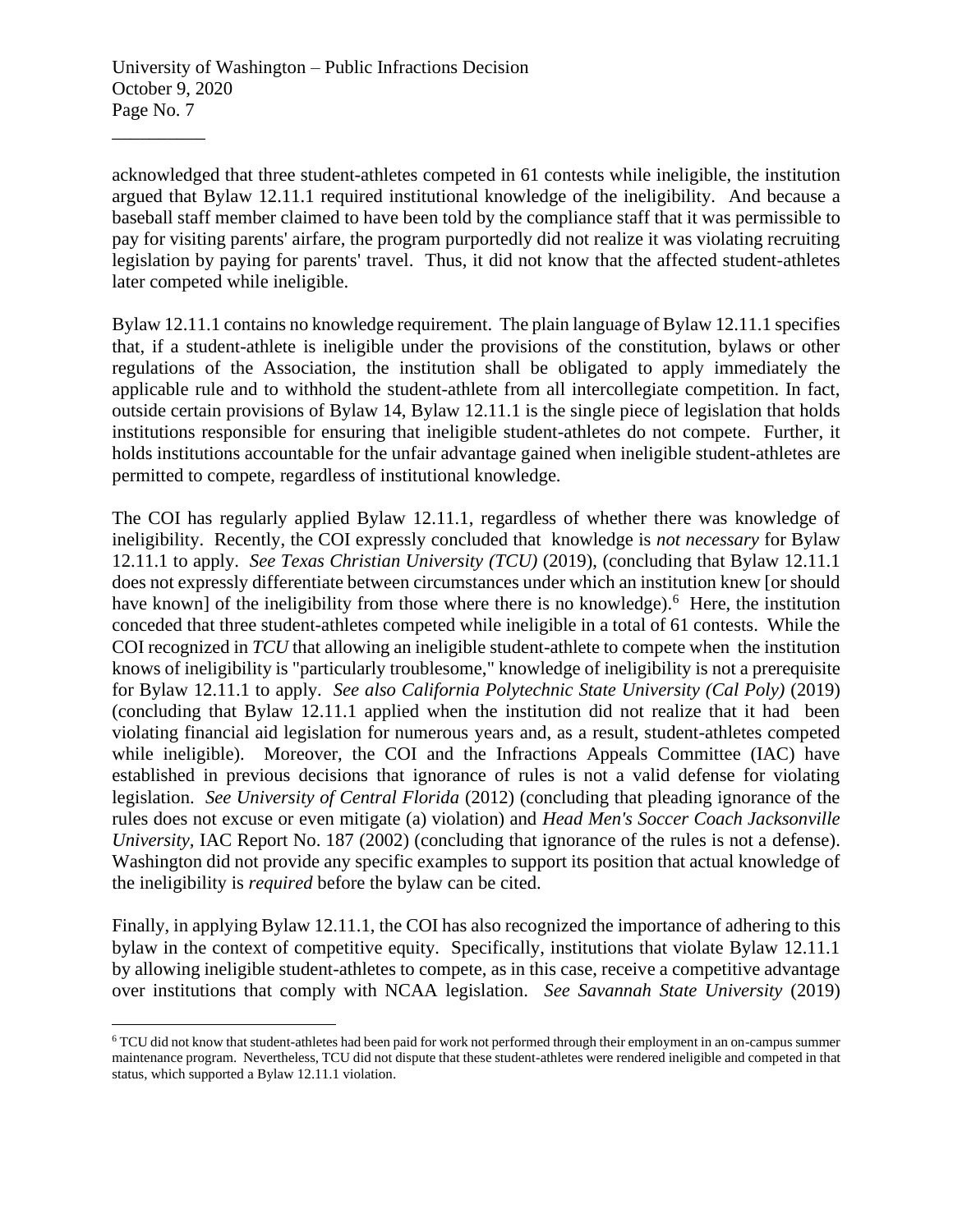(applying Bylaw 12.11.1 and concluding that the institution received a competitive advantage when student-athletes competed while ineligible) and *North Carolina Central University* (*NCCU*)  $(2018)$  (same).<sup>7</sup> Here, Washington had an unfair advantage when three student-athletes competed in 61 contests without being withheld and going through the separate student-athlete reinstatement process.

## **B. FAILURE TO MONITOR THE BASEBALL PROGRAM'S RECRUITING OFFICIAL VISITS. [NCAA Division I Manual Constitution 2.8.1 (2016-17 THROUGH 2018-19)]**

For portions of three academic years, Washington failed to monitor recruiting travel in its baseball program by failing to comply with official visit transportation legislation and provide adequate NCAA rules education and training. The institution disputed the allegation. The panel concludes that a Level II violation occurred.

# **1. NCAA legislation relating to the institution's responsibility.**

The applicable portions of the Constitution may be found at Appendix Two.

# **2. The institution failed to adequately monitor recruiting travel associated with official visits over portions of three academic years.**

Between October 2016 and September 2018, Washington violated the NCAA principle of rules compliance when it failed to adequately monitor the baseball program's official visits by failing to establish an adequate system for ensuring compliance with NCAA official visit transportation legislation and not providing adequate NCAA rules education and training to certain institutional staff members. As a result, the violations detailed in Violation IV.A occurred. In failing to adequately monitor recruiting travel associated with official visits, Washington violated Constitution 2.8.1.

Article 2 of the NCAA Constitution sets forth core principles for institutions conducting intercollegiate athletics programs. Constitution 2.8.1 requires an institution to abide by all rules and regulations, monitor compliance and report instances of noncompliance.

Key Washington staff members responsible for carrying out official visits in compliance with NCAA legislation misunderstood or did not know the rules. This resulted in the baseball program violating recruiting legislation over several years. The violations reflected weaknesses in the institution's monitoring of recruiting travel administration and related education. In turn, this permitted violations to occur over three academic years.

<sup>7</sup> Both *Savannah State* and *NCCU* were processed through summary disposition. Pursuant to COI Internal Operating Procedure (IOP) 4-10-2-2, summary disposition decisions are less instructive than a decision reached after a contested hearing because violations established through the summary disposition process constitute the parties' agreement. Nonetheless, *Savannah State* and *NCCU* provide guidance for this case.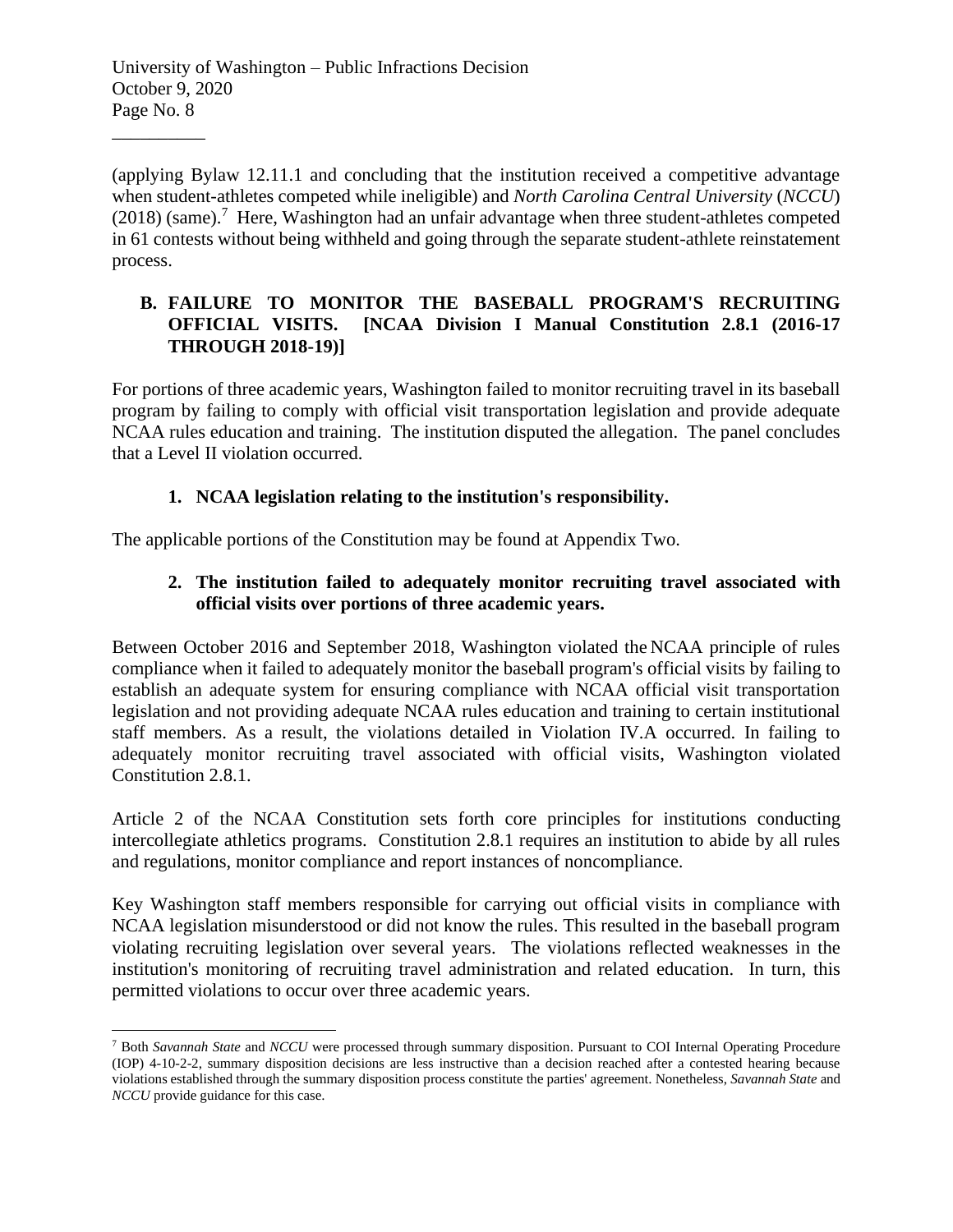The administration of the recruiting travel process included a monitoring system comprised of two steps. First, a preapproval process in which coaches submitted official visit requests and corresponding paperwork to the compliance staff for review and approval, followed by a post-visit review to ensure compliance with NCAA legislation. Each of these processes had weaknesses and, as a whole, the system was inadequate.

The preapproval process was inadequate because it permitted the baseball staff to book travel without any review and preapproval from compliance. There was no exchange of information between compliance and the travel office when flights were purchased. In essence, the purchasing of flights occurred in a vacuum, with only the baseball staff being aware. Additionally, while the preapproval forms requested information regarding accompanying individuals' (i.e. parents') lodging, it did not request travel information for persons accompanying a prospect. Further, it did not require flight itineraries to be included in the corresponding request paperwork. The preapproval paperwork only required general arrival and departure times to verify compliance with the NCAA 48-hour rule.

The post-visit reconciliation process also had critical holes. This process failed to detect official visit transportation violations on the backend. A key omission was the fact that the post-visit packet of documentation did not include all travel expenses and receipts for an official visit. Directbilled expenses, for example, airfare and lodging, were not required to be included in the postvisit paperwork. Additionally, the post-visit reconciliation packet did not require coaches to include all flight itineraries. Some packages included parental flight itineraries while some did not. The reimbursement packets on four official visit weekends in 2016, 2017 and 2018 did include documentation of parents' flights. However, that information was not flagged nor investigated by compliance and the violations went undetected.<sup>8</sup>

Finally, key individuals in the reconciliation process were not educated on applicable NCAA rules. A lack of targeted education permitted the violations to go undetected over portions of three academic years. Although recruiting travel legislation was a subject presented during compliance sessions, the travel manager did not receive pertinent education. She did not recall receiving any rules education relating to recruiting official visits. And, prior to the fall of 2018, when the institution became aware of the baseball program impermissibly paying for parents' flights, the travel manager thought that the institution could pay for parental travel in baseball, like football and basketball.

<sup>8</sup> The official visit review practices did not conform to the National Association for Athletics Compliance (NAAC) Reasonable Standards with respect to official visit transportation. The NAAC reasonable monitoring standards for official visits includes a provision that the institution should review records related to all official visit travel including "[d]ocumentation of mode of transportation to and from campus and amount of any reimbursement provided and *to whom it was provided*." (Emphasis added). As referenced above, neither the official visit preapproval form nor the reimbursement packet consistently documented that parents received transportation.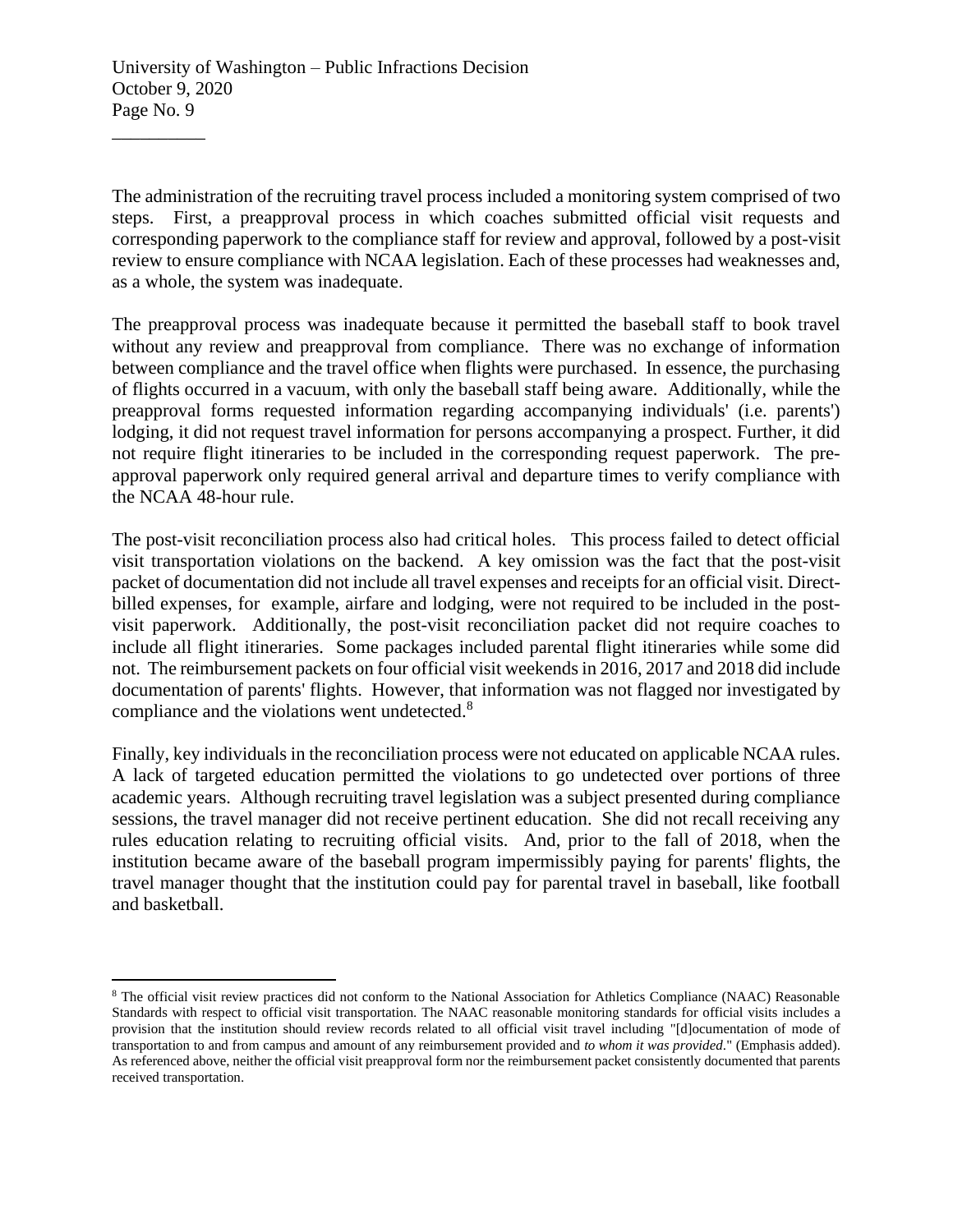When an institution's policies and procedures for overseeing aspects of its athletics program are somehow deficient or not being followed and/or if an institution's related compliance education was deficient, the COI has concluded that the institution failed to monitor as required by NCAA legislation. Here, the institution's sport administrator for baseball attributed these multi-year payments to several factors, including miscommunication between the compliance office and the baseball program resulting in the coaches misunderstanding the legislation, inconsistencies in the paperwork and processes associated with official visits in the baseball program and educational deficiencies. These admitted weaknesses demonstrated a failure to monitor.

Washington's failure to monitor aligns with recent COI decisions where the shortcomings in a narrow area demonstrated a failure to monitor violation. *See University of San Francisco* (2018) (accepting the parties' agreement in an SDR that the institution failed to monitor when the institution failed to monitor due in part to its misunderstanding of recruiting legislation, its failure to follow up with coaches to ensure that free rounds of golf were not provided when written itineraries for recruiting visits included references to the prospects visiting local golf courses and its failure to collect and retain complete records of prospects' visits) and *Cal Poly* (concluding that Cal Poly failed to monitor when, over a multi-year period, it misunderstood or misapplied financial aid legislation that required cash stipends for books equal the exact cost of the books and that it did not provide compliance education relating to book stipends). Notably, in this case, like *Cal Poly*, Washington became aware that they had been violating NCAA legislation through educational sessions conducted by their respective conference offices, rather than through selfdetection.

The COI's failure to monitor violation does not condemn Washington's entire compliance program, rather the misunderstandings and inadequacies in one area—official visits—demonstrate a failure to monitor that critical area. The COI has previously concluded narrow failure to monitor violations occur in a specific area as a result of misunderstandings and inadequate processes. *See Campbell University* (2016) (concluding that the institution's misapplication and misunderstanding of eligibility certification legislation contributed to a failure to monitor) and *Fordham University* (2013) (concluding that the institution did not understand policies and monitor the award of athletically-related financial aid for prospects prior to full-time enrollment). These institutions, like Washington, did not understand various aspects of NCAA legislation and, in some instances, did not provide adequate compliance education, demonstrating that they failed to monitor. Consistent with Bylaw 19.1.2-(b), the panel concludes that the failure to monitor is Level II.

## **V. PENALTIES**

For the reasons set forth in Sections III and IV of this decision, the panel concludes that this case involved Level II violations of NCAA legislation. Level II violations are significant breaches of conduct that provide or are intended to provide more than a minimal but less than a substantial or extensive advantage, include more than a minimal but less than a substantial or extensive impermissible benefit, or involve conduct that may compromise the integrity of the Collegiate Model.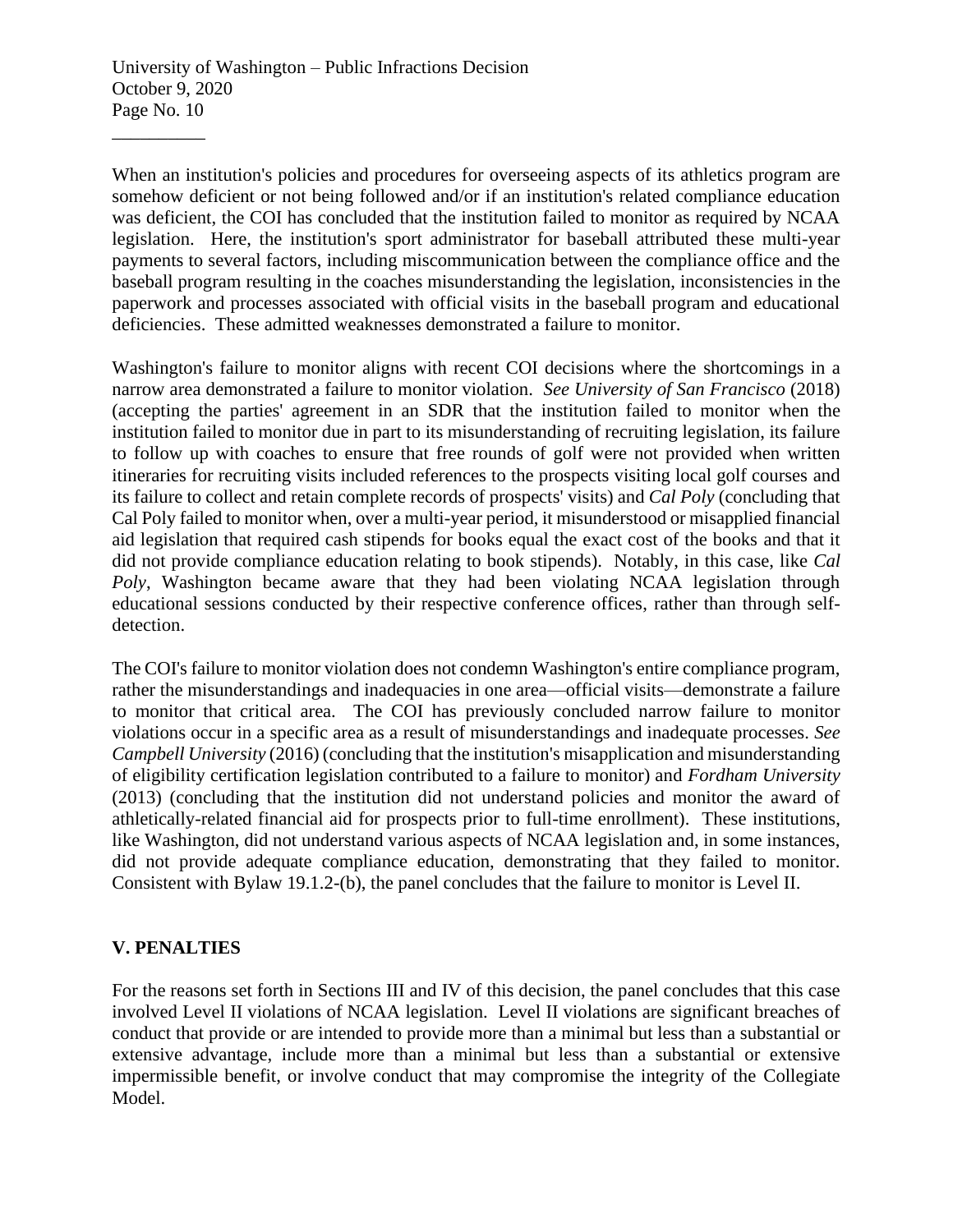University of Washington – Public Infractions Decision October 9, 2020 Page No. 11

In considering penalties, the panel first reviewed aggravating and mitigating factors pursuant to Bylaws 19.9.2, 19.9.3 and 19.9.4 to determine the appropriate classifications for Washington. The panel then used the current penalty guidelines (Figure 19-1) and Bylaws 19.9.5 and 19.9.7 to prescribe penalties.

The panel determined that the below-listed factors applied and assessed the factors by weight and number. Based on its assessment, the panel classifies this case as Level II-Mitigated for Washington.

#### **Aggravating Factors for Washington**

\_\_\_\_\_\_\_\_\_\_

19.9.3-(b): A history of Level I, Level II or major violations; and 19.9.3-(g): Multiple Level II violations by the institution.

Washington disagreed with the two aggravating factors. Washington contended that Bylaw 19.9.3- (b) should not apply because its last major infractions case occurred over fifteen years ago and none of its previous cases involved similar violations as the current case. Washington further contended that, if the panel determines that the aggravating factor applies, it should assign no weight to it. The institution had five prior major infractions cases; in 2004, 2003, 1994, 1983 and 1957. The COI has regularly determined that this factor applies when an institution has prior infractions cases—particularly when an institution has multiple prior cases. *See TCU* (determining the factor applied where the institution had previous major infractions cases in 2008, 2005, 1986 and 1981).

The COI, however, generally limits the weight of this factor when a significant amount of time has passed between the institution's most recent case and the current matter and when those distant cases did not involve similar conduct and programs. *See DePaul University* (2019) (determining that this factor applied where the institution had prior cases in 1994 and 1974, but assigning minimal weight to the factor) and *Cal Poly* (determining that this factor applied where the institution had prior cases in 1995 and 1987, but assigning minimal weight to the factor). Here, over 15 years has passed since Washington's most recent case and that case involved different circumstances. Therefore, based on the specific facts and circumstances of this case, the panel applies the factor to Washington but assigns little weight to it.

Washington also contended that Bylaw 19.9.3-(g) should not apply because Washington argued that a failure to monitor violation did not occur and therefore this case only involved one Level II violation. However, because the panel concludes that the institution failed to monitor, multiple Level II violations occurred. The COI has previously determined that the factor applied when an institution had two Level II violations consisting of one underlying violation and an associated failure to monitor. *See Savannah State University* (determining that this factor applied when the institution had a Level II certification failure violation and a Level II failure to monitor) and *Cal Poly* (determining that this factor applied when the institution had a Level II financial aid violation and an associated Level II failure to monitor). The COI has regularly applied Bylaw 19.9.3-(g) when a case involved two or more Level II violations.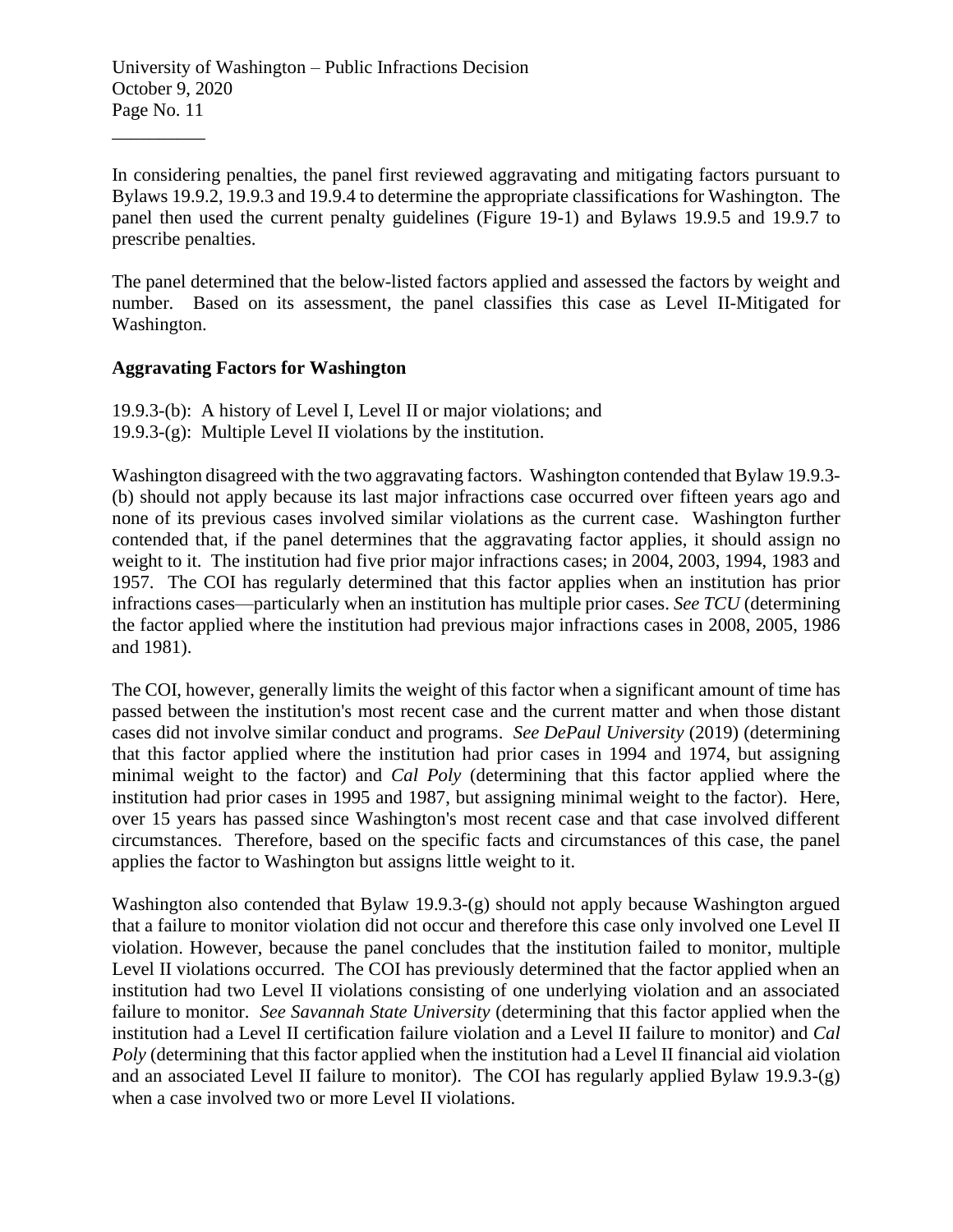University of Washington – Public Infractions Decision October 9, 2020 Page No. 12

#### **Mitigating Factors for Washington**

\_\_\_\_\_\_\_\_\_\_

19.9.4-(b): Prompt acknowledgement of the violation, acceptance of responsibility and imposition of meaningful corrective measures and/or penalties;

19.9.4-(c): Affirmative steps to expedite final resolution of the matter;

19.9.4-(d): An established history of self-reporting Level III or secondary violations; and

19.9.4-(g): The violations were unintentional, limited in scope and represent a deviation from otherwise compliant practices by the institution.

Washington identified one additional mitigating factors: Bylaw 19.9.4-(i), *Other facts warranting a lower penalty range*. The panel determines that this factor does not apply.

Washington argued that Bylaw 19.9.4-(i) should apply because the recruiting violations did not provide more than a minimal recruiting or competitive advantage and did not compromise the integrity of the collegiate model. Washington asked the panel to consider that the prospects who received the benefits either did not commit to or attend the institution or had already signed National Letters of Intent to attend Washington prior to receiving the benefit.

Washington's argument conflates the definition of Level with aggravating and mitigating factors. The question of whether an institution received a competitive or recruiting advantage is relevant to the *level* designation rather than mitigation. *See* Bylaws 19.1.1, 19.1.2 and 19.1.3 (defining Level I, Level II and Level III violations by, among other things, the recruiting or competitive advantaged gained and threat to the Collegiate Model).

The panel declines to apply Bylaw 19.9.4-(i) because no other facts warrant a lower penalty range. The COI does not frequently apply the factor and has only applied it when a case involved unique circumstances. *See University of Oregon* (2018) (applying the factor to the institution when its robust monitoring detected an impermissible grade change and it acted quickly to prevent ineligible competition); *San Jose State University* (2018) (applying the factor to the institution when it self-reported violations and took meaningful corrective action but the enforcement staff did not act on information for over 16 months); and *University of Hawaii at Manoa* (2015) (applying the factor to the institution on remand from the IAC when a full year elapsed from the time the institution filed its appeal to the time that the IAC issued its final directive to the panel). In these cases, the institutions took steps above and beyond what the COI expected or unique circumstances warranted the factor. Similar unique circumstances were not present in this case, therefore Bylaw 19.9.4-(i) does not apply to the institution.

All the penalties prescribed in this case are independent and supplemental to any action the NCAA Division I Committee on Academics has taken or may take through its assessment of postseason ineligibility, historical penalties or other penalties. In prescribing penalties, the panel considered Washington's cooperation in all parts of this case and determines it was consistent with institutional obligations under Bylaw 19.2.3. The panel also considered Washington's corrective actions, which are contained in Appendix One. The panel prescribes the following penalties (self-imposed penalties are so noted):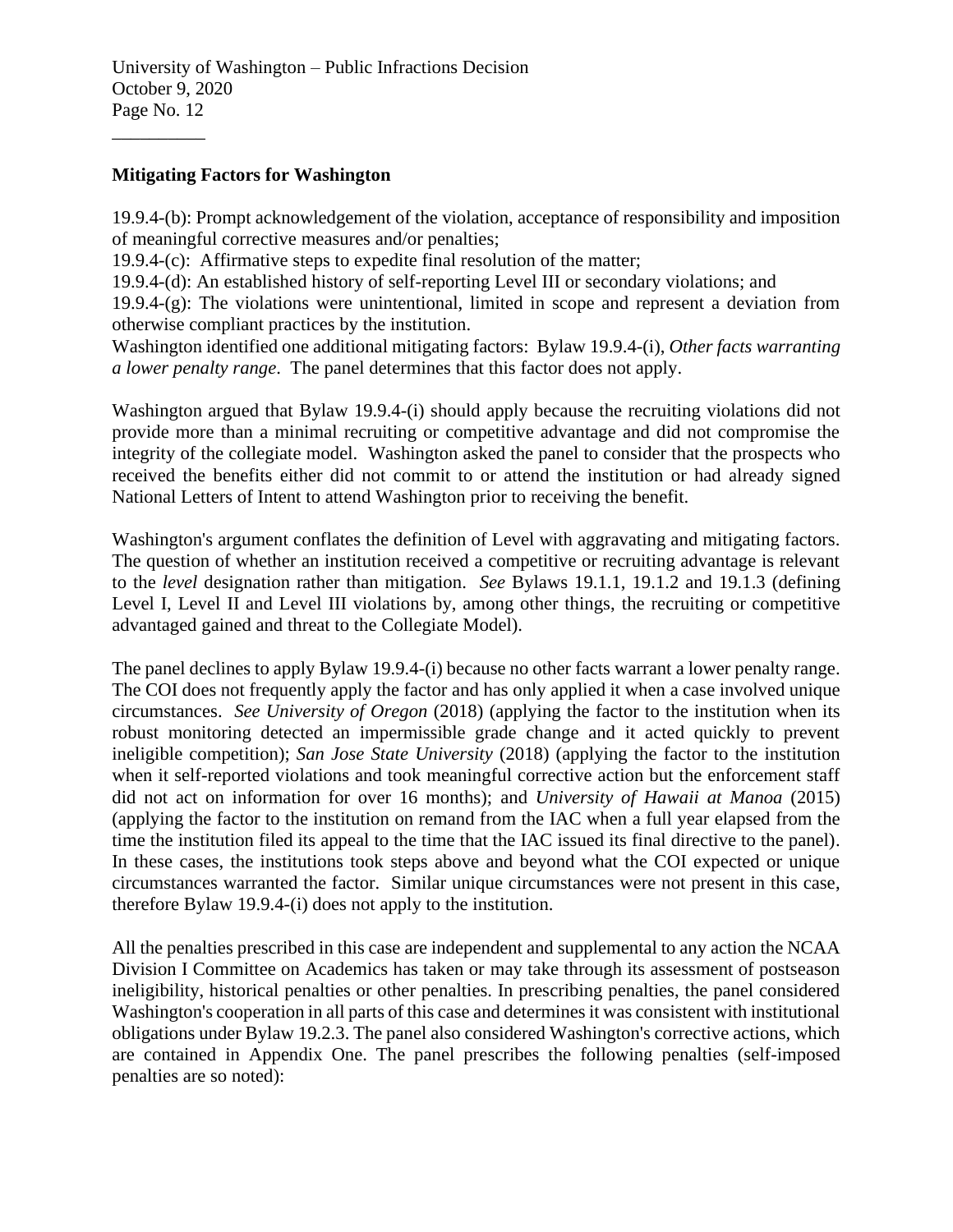## **Core Penalties for Level II-Mitigated Violations (Bylaw 19.9.5)<sup>9</sup>**

- 1. Probation: One year of probation from October 9, 2020, through October 8, 2021.<sup>10</sup>
- 2. Financial penalty: Washington shall pay a fine of \$5,000. (Self-imposed.)
- 3. Recruiting restrictions: Washington shall limit official paid visits in baseball to 18 for the 2020- 21 academic year. $11$

#### **Additional Penalties for Level II-Mitigated Violations (Bylaw 19.9.7)**

- 4. Public reprimand and censure through the release of the public infractions decision.
- 5. Vacation of team and individual records: Ineligible participation in the baseball program occurred over one academic year as a result of violations in this case. Therefore, pursuant to Bylaws 19.9.7-(g) and 31.2.2.3 and COI IOP 5-15-7, Washington shall vacate all regular season and conference tournament wins, records and participation in which the ineligible student-athletes competed from the time they became ineligible through the time they were reinstated as eligible for competition.<sup>12</sup> Further, if the ineligible student-athletes participated in NCAA postseason competition at any time they were ineligible, Washington's participation in the postseason contests in which the ineligible competition occurred shall be vacated. The individual records of the ineligible student-athletes shall also be vacated. However, the individual finishes and any awards for all eligible student-athletes shall be retained. Further, Washington's records regarding its baseball program, as well as the records of the head coach, shall reflect the vacated records and be recorded in all publications in which such records are reported, including, but not limited to, institutional media guides, recruiting material, electronic and digital media plus institutional, conference and NCAA archives. Any institution

<sup>&</sup>lt;sup>9</sup> If an opportunity to serve a penalty will not be available due to circumstances related to COVID-19, the penalty must be served at the next available opportunity. With the exception of postseason bans, probation and general show-cause orders, this methodology applies to all penalties, including institutional penalties, specific restrictions within show-cause orders and head coach restrictions, unless otherwise noted.

<sup>&</sup>lt;sup>10</sup> The COI's methodology for penalties impacted by COVID-19 does not apply to probation.

<sup>&</sup>lt;sup>11</sup>The institution proposed a reduction of 10 official visits from the maximum allowed (25 annually) over a three-year period (22 in 2018-19, 19 in 2019-20 and projected 24 in 2020-21). The baseball program averaged 18.5 visits over the four-year period from 2016-17 through 2019-20.

<sup>&</sup>lt;sup>12</sup>Pursuant to Bylaw 19.9.7-(g), the COI may prescribe vacation of records when a student-athlete competes while ineligible. Among other examples, vacation is particularly appropriate when a case involves the direct involvement of a coach and either a failure to monitor or a lack of institutional control. *See* COI IOP 5-15-7. None of these factors, however, is necessary for the COI to prescribe the penalty. *See North Carolina Central University*, IAC Report No. 499 (2018). The COI has consistently prescribed vacation of records in cases in which the institution provided impermissible extra benefits or recruiting inducements that resulted in ineligible competition. *See Siena College* (2020); *Cal Poly, University of Tennessee-Chattanooga* (2018); and *University of Mississippi (2017)*. Washington argued that a vacation of records is not appropriate in this case. The panel disagrees and, consistent with Bylaw 19.9.7-(g), COI IOP 5-15-7 and past cases, prescribes a vacation of records to address the competitive advantage gained from ineligible competition.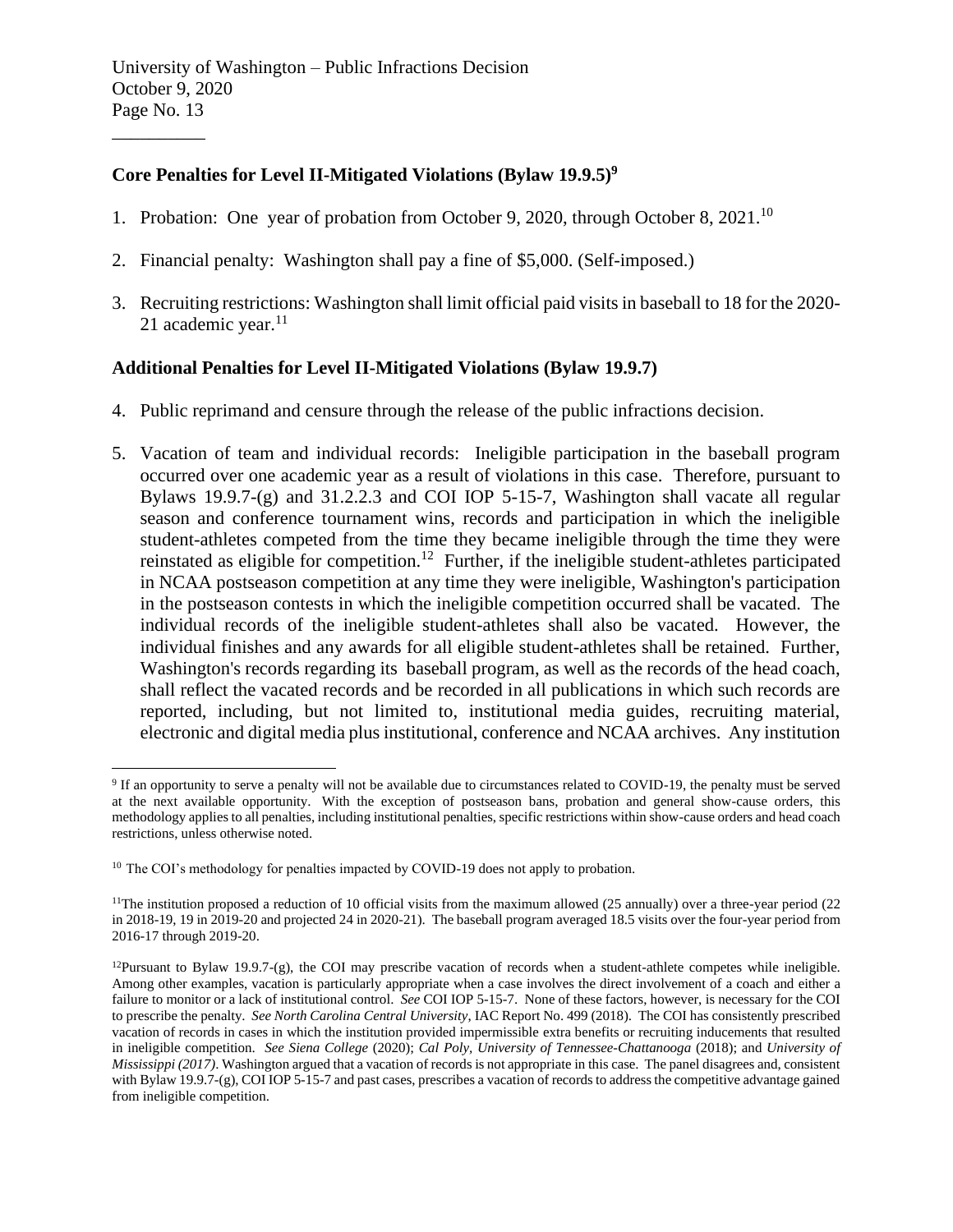that may subsequently hire the affected head coach shall similarly reflect the vacated wins in his career records documented in media guides and other publications cited above. Head coaches with vacated wins on their records may not count the vacated wins toward specific honors or victory "milestones" such as 100th, 200th or 500th career victories. Any public reference to the vacated records shall be removed from the athletics department stationery, banners displayed in public areas and any other forum in which they may appear. Any trophies awarded by the NCAA in baseball shall be returned to the Association.

Finally, to aid in accurately reflecting all institutional and student-athlete vacations, statistics and records in official NCAA publications and archives, the sports information director (or other designee as assigned by the director of athletics) must contact the NCAA Media Coordination and Statistics office and appropriate conference officials to identify the specific student-athletes and contests impacted by the penalties. In addition, the institution must provide the NCAA Media Coordination and Statistics office with a written report detailing those discussions. This written report will be maintained in the permanent files of the NCAA Media Coordination and Statistics office. This written report must be delivered to the office no later than 14 days following the release of this decision or, if the institution appeals the vacation penalty, at the conclusion of the appeals process. A copy of the written report shall also be delivered to the Office of the Committees on Infractions (OCOI) at the same time.

- 6. During the period of probation, Washington shall:
	- a. Continue to develop and implement a comprehensive educational program on NCAA legislation to instruct coaches, the faculty athletics representative, all athletics department personnel and all institutional staff members with responsibility for recruiting and certification legislation;
	- b. Submit a preliminary report to the OCOI by November 30, 2020, setting forth a schedule for establishing this compliance and educational program;
	- c. File with the OCOI annual compliance reports indicating the progress made with this program by August 15, 2021. Particular emphasis shall be placed on rules education and monitoring related to recruiting legislation, particularly in the area of official paid visits;
	- d. Inform prospects in the baseball program in writing that Washington is on probation for one year and detail the violations committed. If a prospect takes an official paid visit, the information regarding violations, penalties and terms of probation must be provided in advance of the visit. Otherwise, the information must be provided before a prospect signs a National Letter of Intent; and
	- e. Publicize specific and understandable information concerning the nature of the infractions by providing, at a minimum, a statement to include the types of violations and the affected sport programs and a direct, conspicuous link to the public infractions decision located on the athletic department's main webpage "landing page" and in the media guides for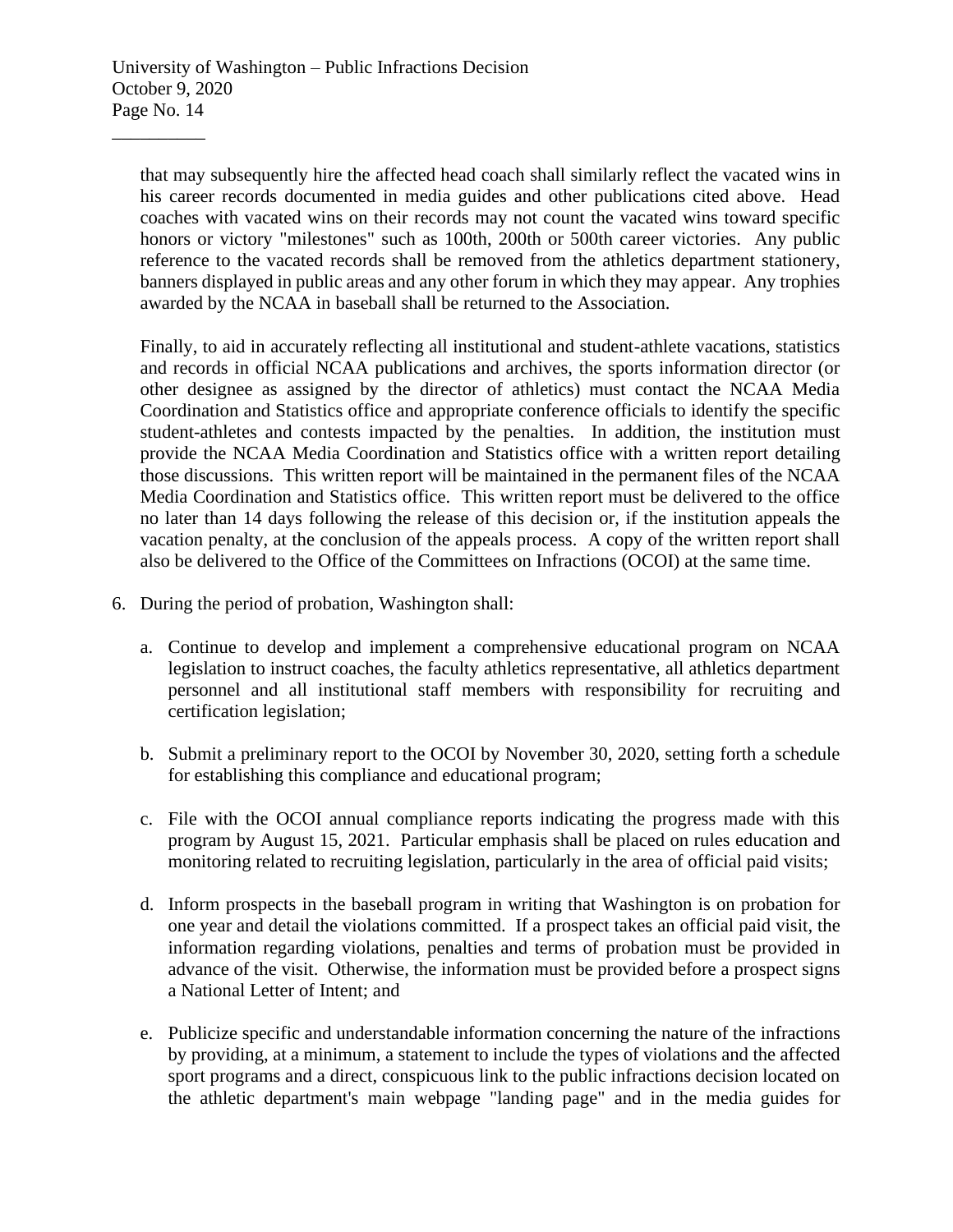baseball. The institution's statement must: (i) clearly describe the infractions; (ii) include the length of the probationary period associated with the case; and (iii) give members of the general public a clear indication of what happened in the case to allow the public (particularly prospects and their families) to make informed, knowledgeable decisions. A statement that refers only to the probationary period with nothing more is not sufficient.

7. Following the receipt of the final compliance report and prior to the conclusion of probation, Washington's president shall provide a letter to the COI affirming that Washington's current athletics policies and practices conform to all requirements of NCAA regulations.

\_\_\_\_\_\_\_\_\_\_\_\_\_\_\_\_\_\_\_\_\_\_\_\_\_\_\_\_\_\_\_\_\_\_\_\_\_\_\_\_\_\_\_\_\_\_\_\_\_\_\_\_\_

The COI advises Washington it should take every precaution to ensure that they observe the terms of the penalties. The COI will monitor Washington while it is on probation to ensure compliance with the penalties and terms of probation and may extend the probationary period, among other action, if Washington does not comply or commits additional violations. Likewise, any action by Washington contrary to the terms of any of the penalties or any additional violations shall be considered grounds for prescribing more severe penalties and/or may result in additional allegations and violations.

#### NCAA COMMITTEE ON INFRACTIONS PANEL

Norman Bay Carol Cartwright, Chief Hearing Officer Thomas Hill Joel Maturi Vince Nicastro Joseph Novak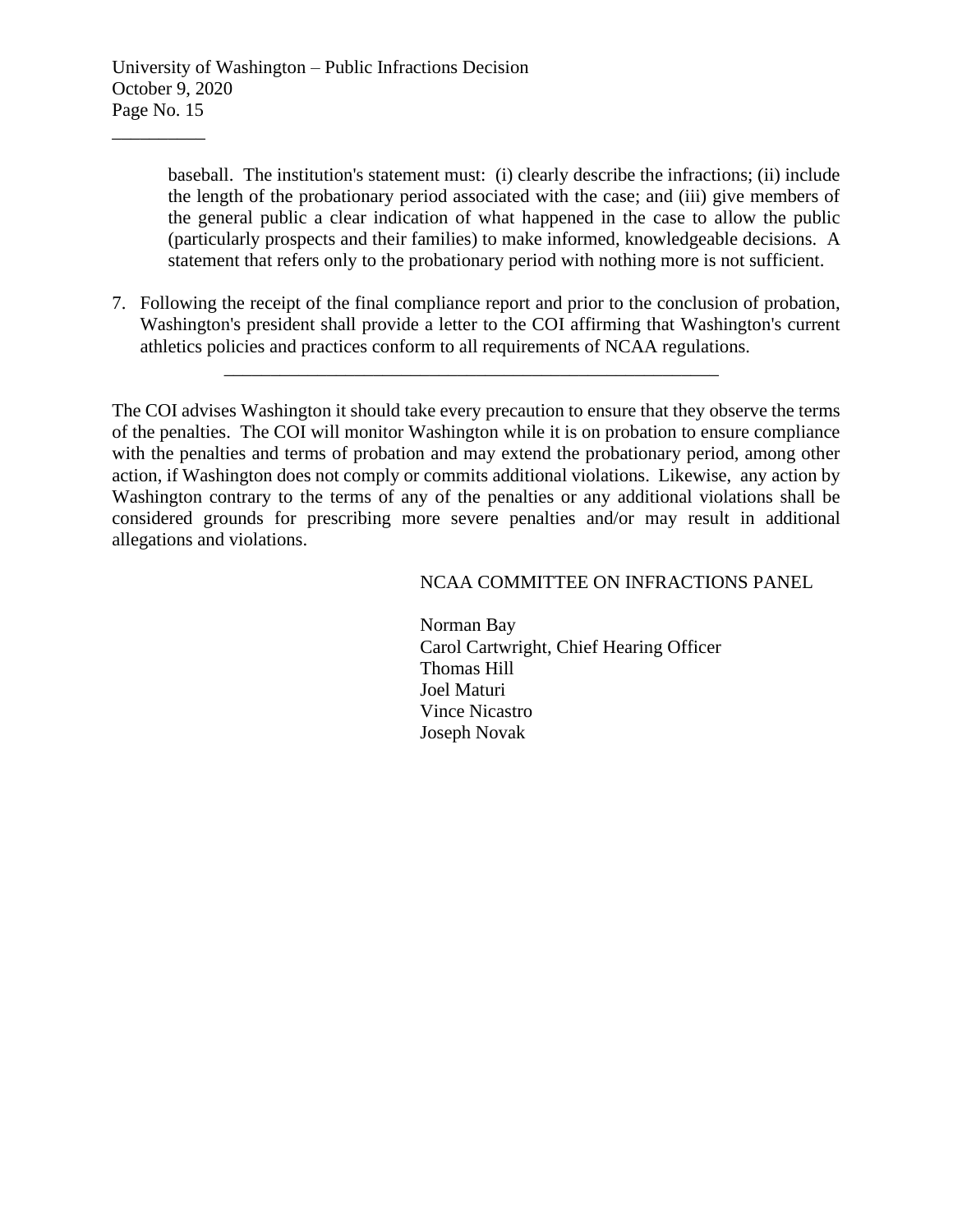#### **APPENDIX ONE**

## **WASHINGTON'S CORRECTIVE ACTIONS IDENTIFIED IN ITS RESPONSE TO THE NOTICE OF ALLEGATIONS**

The institution has implemented corrective measures in its official visit approval and reconciliation process. In addition to a pre-approval process, the institution has created and implemented a pretravel authorization process. Compliance created a shared Google spreadsheet that independently tracks approvals and reconciliations for official visits. Once compliance receives paperwork for official visits from coaches, it updates the shared Google spreadsheet, including noting who is preapproved for travel. The travel manager checks the spreadsheet prior to booking travel and then enters for whom and when flights were purchased. The travel office also provides a receipt of all flights charged to a sport program's recruiting budget to compliance as the flights are booked. Coaches and operations directors can no longer purchase recruiting flights through a commercial online travel system. All recruit travel is purchased by the travel office. The compliance office also added to its post-official visit review process by creating a checklist to be completed each time a post-visit packet is reviewed. The corrective actions in the pre- and post-visit processes were implemented because the violations that occurred exposed that the processes needed shoring up. Although each office was independently reviewing its documentation, there needed to be better communication between the offices, specifically regarding travel. These corrective actions were implemented in the summer of 2019.

The institution has enhanced education for the travel office and business office to occur quarterly. Although there were good lines of communication between compliance and each of the travel and business offices, the institution believes that more formal and frequent education sessions will ensure similar mistakes in the future are avoided. The first quarterly education session occurred in August 2019 and the remainder are ongoing.

In August 2019, the compliance office conducted one of its recruiting seminars with all sport programs that focused on processes so each system could be reviewed and discussed from start to finish.

Lastly, although not found to be an issue in this case, the institution created a form for prospects on unofficial visits who are "out of the area" geographically to complete in which the prospect certifies that Washington did not provide any expenses for any aspect of the visit, including travel. This corrective action was implemented in the summer of 2019.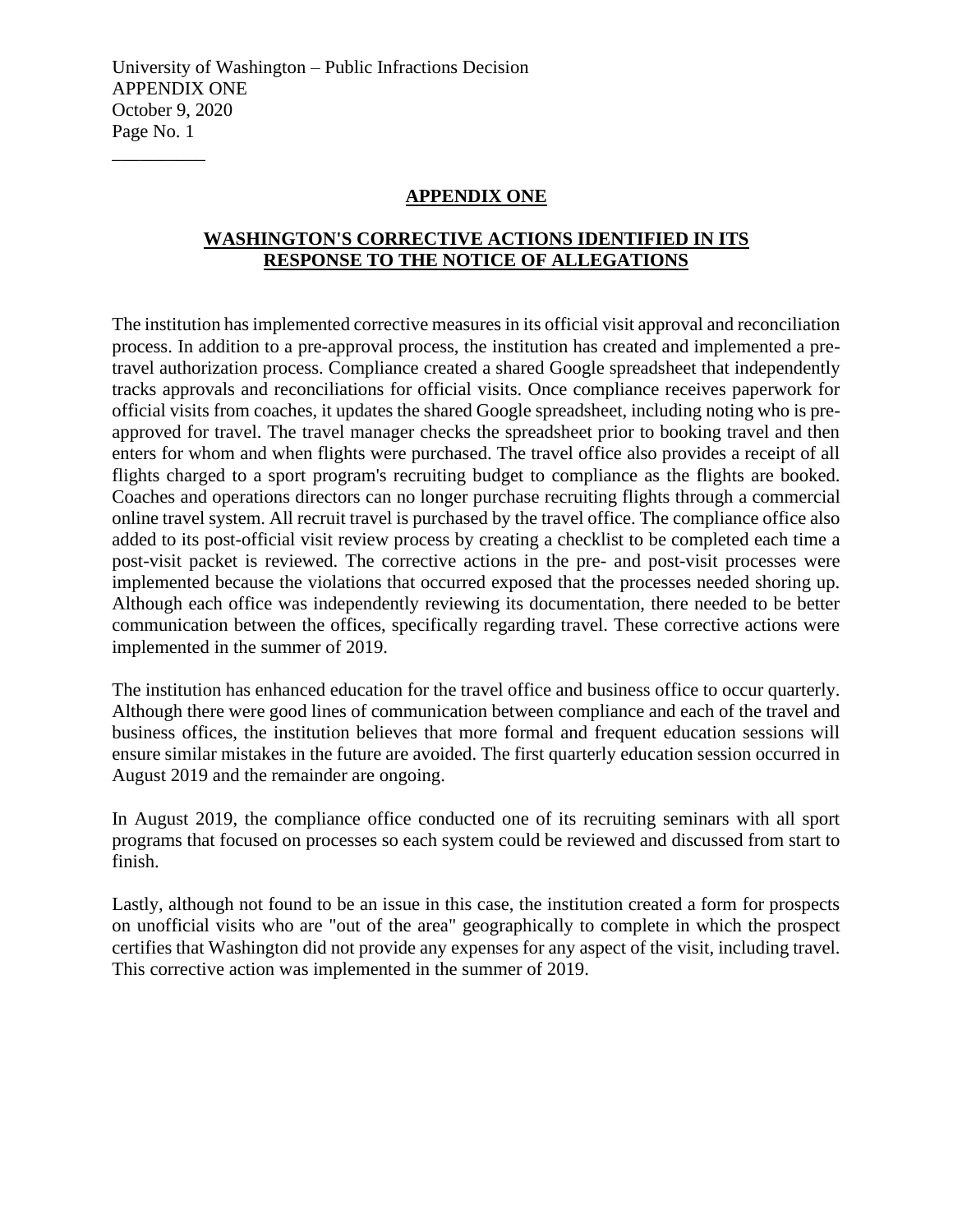#### **APPENDIX TWO Bylaw Citations**

## **2016-17 Manual**

\_\_\_\_\_\_\_\_\_\_

**2.8.1 Responsibility of Institution.** Each institution shall comply with all applicable rules and regulations of the Association in the conduct of its intercollegiate athletics programs. It shall monitor its programs to assure compliance and to identify and report to the Association instances in which compliance has not been achieved. In any such instance, the institution shall cooperate fully with the Association and shall take appropriate corrective actions. Members of an institution's staff, student-athletes, and other individuals and groups representing the institution's athletics interests shall comply with the applicable Association rules, and the member institution shall be responsible for such compliance.

**13.2.1 General Regulation.** An institution's staff member or any representative of its athletics interests shall not be involved, directly or indirectly, in making arrangements for or giving or offering to give any financial aid or other benefits to a prospective student-athlete or his or her relatives or friends, other than expressly permitted by NCAA regulations. Receipt of a benefit by a prospective student-athlete or his or her relatives or friends is not a violation of NCAA legislation if it is determined that the same benefit is generally available to the institution's prospective students or their relatives or friends or to a particular segment of the student body (e.g., international students, minority students) determined on a basis unrelated to athletics ability.

**13.5.2.6 Transportation of Prospective Student-Athlete's Relatives, Friends or Legal Guardians.** An institution shall not permit its athletics department staff members or representatives of its athletics interests to pay, provide or arrange for the payment of transportation costs incurred by relatives, friends or legal guardians of a prospective student-athlete to visit the campus or elsewhere; however, an institution may:

- (a) Provide automobile-mileage reimbursement to a prospective student-athlete on an official visit, even if relatives or friends accompany the prospective student-athlete;
- (b) Permit the parents or legal guardians of a prospective student-athlete to ride in an automobile driven by a coaching staff member for the purpose of providing ground transportation to a prospective student-athlete as part of an official visit; and
- (c) Provide transportation between its campus and any bus or train station or airport for the parents, relatives or legal guardians of a prospective student-athlete making an official visit.

## **2017-18 Manual**

**2.8.1 Responsibility of Institution.** Each institution shall comply with all applicable rules and regulations of the Association in the conduct of its intercollegiate athletics programs. It shall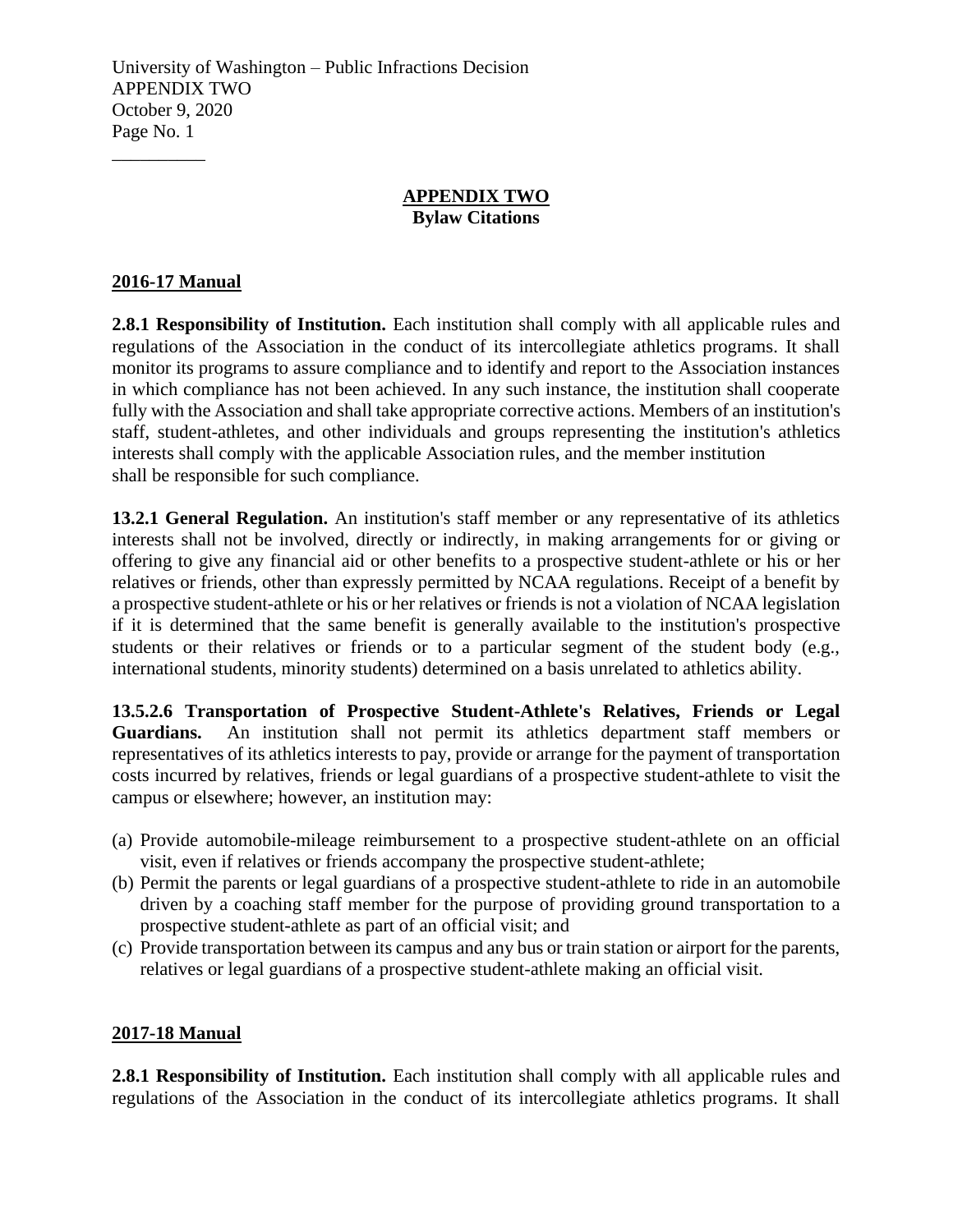University of Washington – Public Infractions Decision APPENDIX TWO October 9, 2020 Page No. 2

\_\_\_\_\_\_\_\_\_\_

monitor its programs to assure compliance and to identify and report to the Association instances in which compliance has not been achieved. In any such instance, the institution shall cooperate fully with the Association and shall take appropriate corrective actions. Members of an institution's staff, student-athletes, and other individuals and groups representing the institution's athletics interests shall comply with the applicable Association rules, and the member institution shall be responsible for such compliance.

#### **12.11.1 Obligation of Member Institution to Withhold Student-Athlete From Competition.**

If a student-athlete is ineligible under the provisions of the constitution, bylaws or other regulations of the Association, the institution shall be obligated to apply immediately the applicable rule and to withhold the student-athlete from all intercollegiate competition. The institution may appeal to the Committee on Student- Athlete Reinstatement for restoration of the student-athlete's eligibility as provided in Bylaw 12.12 if it concludes that the circumstances warrant restoration.

**13.2.1 General Regulation.** An institution's staff member or any representative of its athletics interests shall not be involved, directly or indirectly, in making arrangements for or giving or offering to give any financial aid or other benefits to a prospective student-athlete or his or her relatives or friends, other than expressly permitted by NCAA regulations. Receipt of a benefit by a prospective student-athlete or his or her relatives or friends is not a violation of NCAA legislation if it is determined that the same benefit is generally available to the institution's prospective students or their relatives or friends or to a particular segment of the student body (e.g., international students, minority students) determined on a basis unrelated to athletics ability.

**13.5.2.6 Transportation of Prospective Student-Athlete's Relatives, Friends or Legal Guardians.** An institution shall not permit its athletics department staff members or representatives of its athletics interests to pay, provide or arrange for the payment of transportation costs incurred by relatives, friends or legal guardians of a prospective student-athlete to visit the campus or elsewhere; however, an institution may:

- (a) Provide automobile-mileage reimbursement to a prospective student-athlete on an official visit, even if relatives or friends accompany the prospective student-athlete;
- (b) Permit the parents or legal guardians of a prospective student-athlete to ride in an automobile driven by a coaching staff member for the purpose of providing ground transportation to a prospective student-athlete as part of an official visit; and
- (c) Provide transportation between its campus and any bus or train station or airport for the parents, relatives or legal guardians of a prospective student-athlete making an official visit.

**16.8.1 Permissible**. An institution may provide actual and necessary expenses to a student-athlete to represent the institution in practice and competition (including expenses for activities/travel that are incidental to practice or competition). In order to receive competition-related expenses, the student-athlete must be eligible for competition.